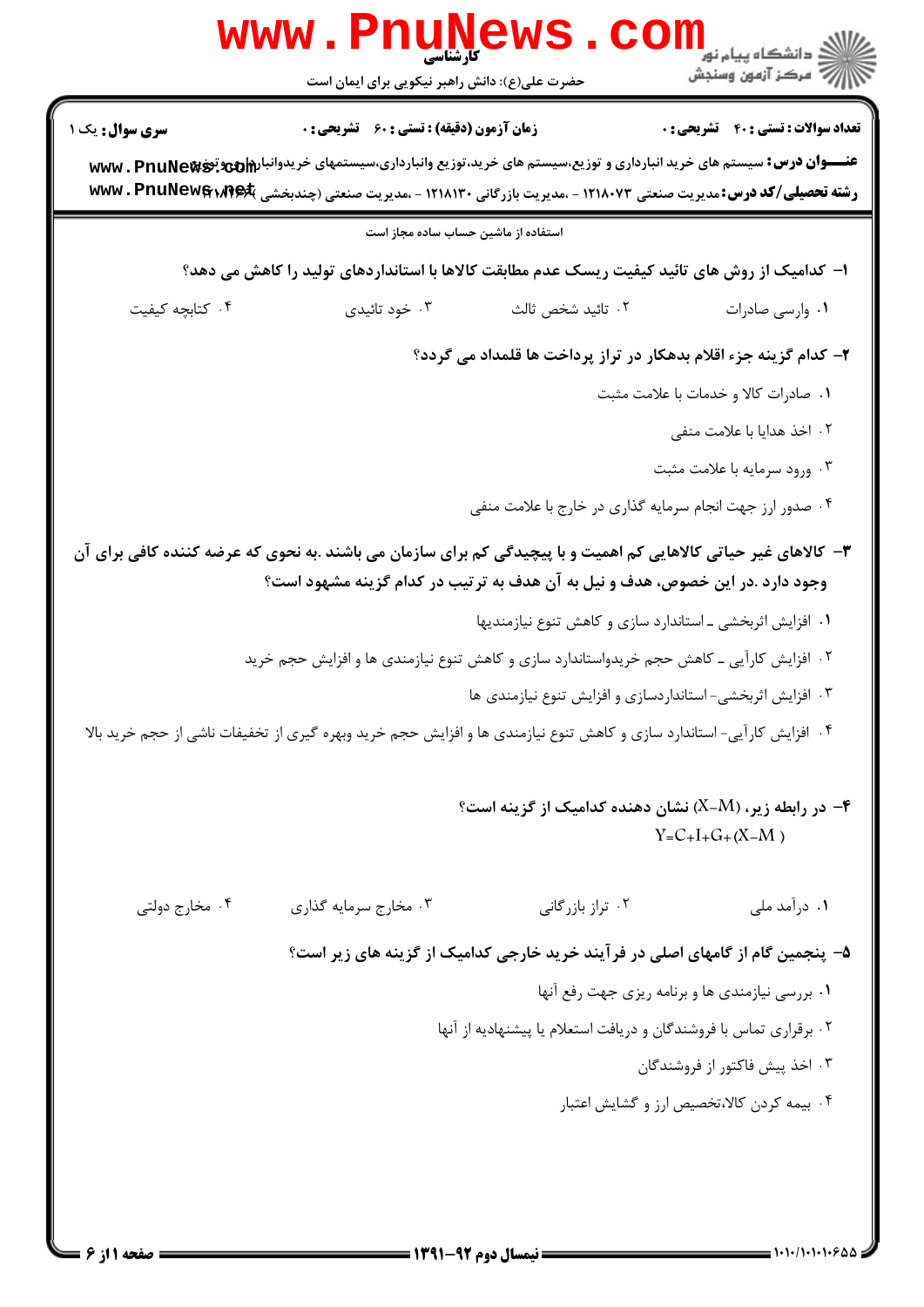|                                                   | کارشناسی<br>حضرت علی(ع): دانش راهبر نیکویی برای ایمان است                                                                                                                                                                                                                  |                                                                                        | ر دانشگاه پيام نور <mark>−</mark><br>ار∕* مرکز آزمون وسنجش         |
|---------------------------------------------------|----------------------------------------------------------------------------------------------------------------------------------------------------------------------------------------------------------------------------------------------------------------------------|----------------------------------------------------------------------------------------|--------------------------------------------------------------------|
| <b>سری سوال : ۱ یک</b>                            | زمان آزمون (دقیقه) : تستی : 60 ٪ تشریحی : 0                                                                                                                                                                                                                                |                                                                                        | <b>تعداد سوالات : تستي : 40 ٪ تشريحي : 0</b>                       |
|                                                   | <del>عنــــوان درس:</del> سیستم های خرید انبارداری و توزیع،سیستم های خرید،توزیع وانبارداری،سیستمهای خریدوانبار۱۵ و www. PnuNe��<br><b>رشته تحصیلی/کد درس:</b> مدیریت صنعتی ۱۲۱۸۰۷۳ - ،مدیریت بازرگانی ۱۲۱۸۱۳۰ - ،مدیریت صنعتی (چندبخشی <b>www . PnuNew&amp;\Af\&amp;</b> t |                                                                                        |                                                                    |
|                                                   | ۶– تهیه مواد و نیازمندیها با توجه به نوسانات اقتصادی،حجم تولیدات در بازار و یا خریدهای فصلی و قیمت های جاری بیانگر                                                                                                                                                         | تامین کدامیک از اهداف مورد توجه در خرید عاقلانه و رقابتی است؟                          |                                                                    |
| ۰۴ زمان مناسب                                     | ۰۳ قیمت مناسب                                                                                                                                                                                                                                                              | ۰۲ مقدار مناسب                                                                         | ٠١ كيفيت مناسب                                                     |
|                                                   | ۷- قواعد اجرای وظایف خرید بیانگر کدامیک از نقشهای خرید و تدارکات در سازمانهای بازرگانی است؟                                                                                                                                                                                |                                                                                        |                                                                    |
| ۰۴ خرید                                           | ۰۳ منبع يابي                                                                                                                                                                                                                                                               | ۰۲ بیمه خرید                                                                           | ٠١ سياست گذارى                                                     |
|                                                   |                                                                                                                                                                                                                                                                            | ------- مى افزايد.                                                                     | ۸– مارک گذاری محصولات بر                                           |
| ۰۴ ارزش استعمال                                   | ۰۳ ارزش تدافعی                                                                                                                                                                                                                                                             | ۰۲ ارزش ظاهری                                                                          | ۰۱ ارزش تهاجمی                                                     |
|                                                   |                                                                                                                                                                                                                                                                            |                                                                                        | ۹- کدامیک از گزینه های زیر از اهداف تهاجمی بسته بندی کالا می باشد؟ |
|                                                   | ۰۲ فروش محصول و افزایش ارزش ظاهری کالا                                                                                                                                                                                                                                     |                                                                                        | ۰۱ فروش و حفظ محصول                                                |
| ۰۴ حفظ محصول، مصرف کننده و افزایش ارزش ظاهری کالا |                                                                                                                                                                                                                                                                            |                                                                                        | ۰۳ فروش محصول و حفظ مصرف کننده                                     |
|                                                   | ۱۰– اجرای قانون مربوط به اجازه تاسیس استاندارد در چه تاریخی به تصویب مجلس وقت رسید؟                                                                                                                                                                                        |                                                                                        |                                                                    |
| ۰۴ خرداد ۱۳۳۹                                     | ۰۳ دی ماه ۱۳۳۳                                                                                                                                                                                                                                                             | ۰۲ - ۲۵ دی ماه ۱۳۳۵                                                                    | ۰۱ ۲۵ خرداد ۱۳۳۳                                                   |
|                                                   | 1۱– کدامیک از استانداردهای زیر با همکاری گروهی از کشورهای ذی علاقه برای استفاده در سطح جهانی تهیه می شود؟                                                                                                                                                                  |                                                                                        |                                                                    |
|                                                   | ۰۲ استانداردهای تشویقی                                                                                                                                                                                                                                                     |                                                                                        | ۰۱ استانداردهای بین المللی                                         |
|                                                   | ۰۴ استانداردهای کارخانه ای                                                                                                                                                                                                                                                 |                                                                                        | ۰۳ استانداردهای منطقه ای                                           |
|                                                   | ۱۲- کدامیک از گزینه های زیر از اهم مزایای اجاره کالاهای مورد نظر در مدیریت خرید می باشد؟                                                                                                                                                                                   |                                                                                        |                                                                    |
|                                                   |                                                                                                                                                                                                                                                                            | ۰۱ ریسک ناباب بودن کالاهای خریداری شده را افزایش می دهد.                               |                                                                    |
|                                                   |                                                                                                                                                                                                                                                                            | ۲. گزینه مناسب در شرایط مناسب بودن بازارهای وام و بازارهای پولی و مالی به شمار می رود. |                                                                    |
|                                                   |                                                                                                                                                                                                                                                                            | ۰۳ هزینه فرصت پول ممکن است بسیار بالا باشد و سازمان اجاره را بر خرید ترجیح دهد.        |                                                                    |
|                                                   |                                                                                                                                                                                                                                                                            | ۰۴ محدودیت در آزادی عمل جابجایی یا تغییر دارایی مورد اجاره وجود دارد.                  |                                                                    |
|                                                   | ۱۳- در صورت کم بودن حجم سفارش یا نیاز و مقرون به صرفه نبودن تولید سفارش برای فروشندگان استفاده از کدام روش                                                                                                                                                                 |                                                                                        | تامین کالا منطقی تراست؟                                            |
| ۰۴ روش قرارداد                                    | ۰۳ روش خرید                                                                                                                                                                                                                                                                | ۰۲ روش اجاره                                                                           | ۰۱ روش ساخت                                                        |
|                                                   |                                                                                                                                                                                                                                                                            |                                                                                        |                                                                    |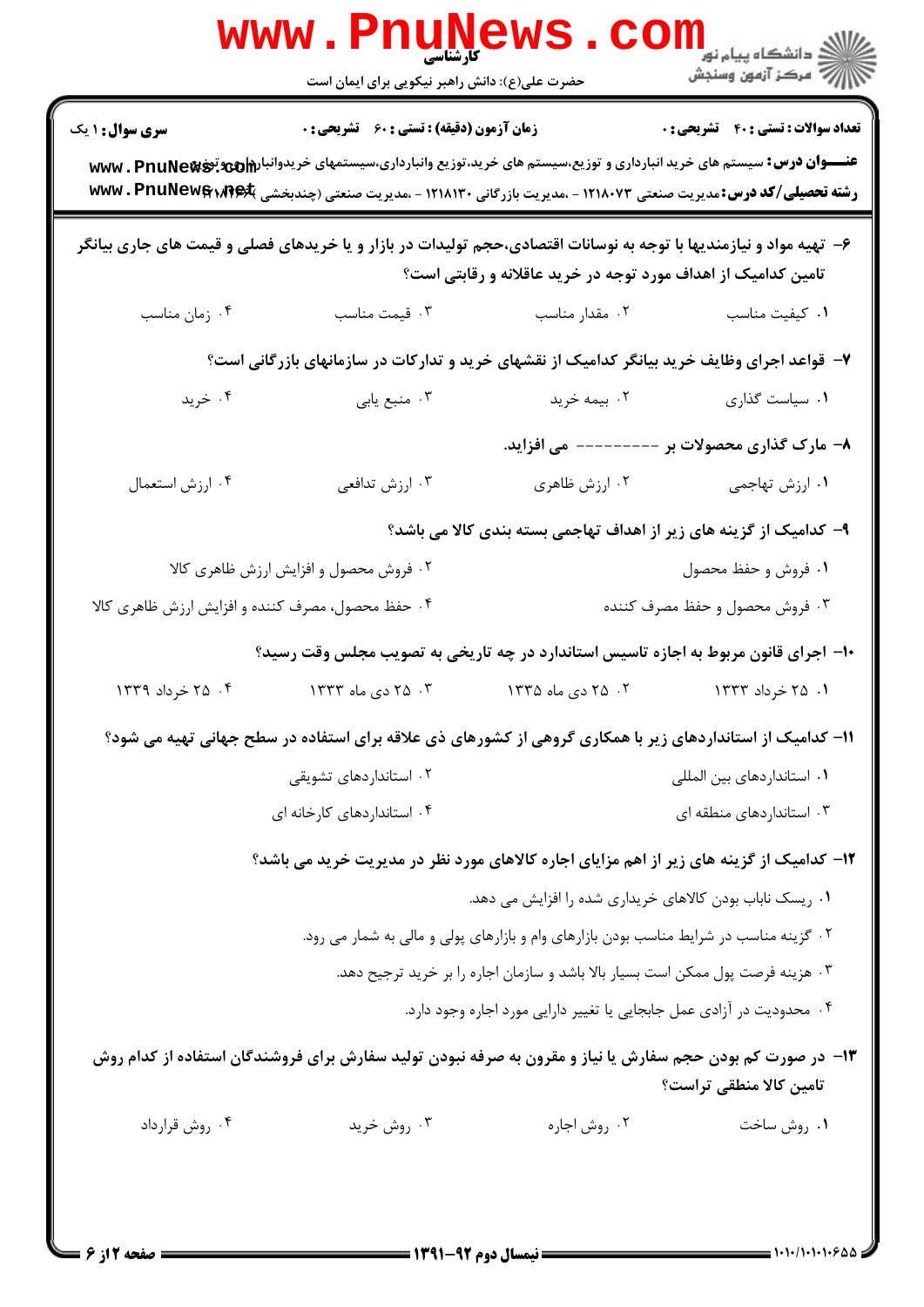|                                                                                                                   | <b>WWW.PNUNEWS</b><br>حضرت علی(ع): دانش راهبر نیکویی برای ایمان است                                                                                                                                                                                         |                                                                                   | الار دانشگاه پيام نور <mark>− .</mark><br>ا∭ مرکز آزمون وسنجش |  |
|-------------------------------------------------------------------------------------------------------------------|-------------------------------------------------------------------------------------------------------------------------------------------------------------------------------------------------------------------------------------------------------------|-----------------------------------------------------------------------------------|---------------------------------------------------------------|--|
| <b>سری سوال : ۱ یک</b>                                                                                            | <b>زمان آزمون (دقیقه) : تستی : 60 ٪ تشریحی : 0</b>                                                                                                                                                                                                          |                                                                                   | <b>تعداد سوالات : تستی : 40 - تشریحی : 0</b>                  |  |
|                                                                                                                   | عنـــوان درس: سیستم های خرید انبارداری و توزیع،سیستم های خرید،توزیع وانبارداری،سیستمهای خریدوانبار۱۵ و www. PnuNeŵ<br><b>رشته تحصیلی/کد درس: م</b> دیریت صنعتی ۱۲۱۸۰۷۳ - ،مدیریت بازرگانی ۱۲۱۸۱۳۰ - ،مدیریت صنعتی (چندبخشی <b>www . PnuNew&amp;\Af&amp;</b> |                                                                                   |                                                               |  |
|                                                                                                                   | ۱۴– تائید معاملات بیش از ۲۰۰ میلیون ریال مصوب کمیسیون ترک مناقصه بر عهده کدام دستگاه می باشد؟                                                                                                                                                               |                                                                                   |                                                               |  |
|                                                                                                                   | ۰۲ شورای اقتصاد                                                                                                                                                                                                                                             |                                                                                   | ۰۱ هیئت وزیران                                                |  |
|                                                                                                                   | ۰۴ سازمان مدیریت و برنامه ریزی                                                                                                                                                                                                                              |                                                                                   | ۰۳ هیئت دولت                                                  |  |
| ۱۵– کدامیک از گزینه های زیر ترکیب هیئت ترک مناقصه در وزارتخانه ها و موسسات دولتی را نشان می دهد؟                  |                                                                                                                                                                                                                                                             |                                                                                   |                                                               |  |
|                                                                                                                   |                                                                                                                                                                                                                                                             | ١. معاون مالي و اداري - ذيحساب - بالاترين مقام دستگاه اجرايي                      |                                                               |  |
|                                                                                                                   |                                                                                                                                                                                                                                                             | ۰۲ مدیر عامل -ذیحساب - یک نفر به انتخاب مجمع عمومی                                |                                                               |  |
| ۰۳ معاون مالی و اداری- ذیحساب - یک نفر از کارکنان خبره و متعهد دولت به انتخاب وزیر یا بالاترین مقام اجرایی        |                                                                                                                                                                                                                                                             |                                                                                   |                                                               |  |
|                                                                                                                   | ۰۴ مدیر عامل- ذیحساب - یک نفر از کارکنان خبره و متعهد دولت به انتخاب وزیر یا بالاترین مقام اجرایی                                                                                                                                                           |                                                                                   |                                                               |  |
| ۱۶– با استناد به ماده ۸۹–۷۹ قانون محاسبات و آیین نامه معاملات دولتی ،کلیه خرید های دولتی از خارج از طریق.<br>صورت |                                                                                                                                                                                                                                                             |                                                                                   | می گیرد.                                                      |  |
| ۰۴ آزاد                                                                                                           | ۰۳ مناقصه و مزایده                                                                                                                                                                                                                                          | ۰۲ مزایده                                                                         | ٠١ مناقصه                                                     |  |
|                                                                                                                   |                                                                                                                                                                                                                                                             | <b>۱۷</b> – کدامیک از گزینه های زیر روش مذاکره سخت و خشن را تبیین <u>نمی کند؟</u> |                                                               |  |
|                                                                                                                   | ۰۲ امتيازگيري شرط تداوم روابط                                                                                                                                                                                                                               |                                                                                   | ٠١. پافشاري كردن روى موضع خود                                 |  |
| ۰۴ دانستن چیزی که می خواهید<br>۰۳ برخورد ملايم با اشخاص و سخت با مسائل                                            |                                                                                                                                                                                                                                                             |                                                                                   |                                                               |  |
|                                                                                                                   | ۱۸– معتقدین کدام سبک مذاکره ،مذاکره را محملی برای احقاق حق خویش قلمداد می نمایند و از هر فرصتی برای تحقق اهداف                                                                                                                                              |                                                                                   |                                                               |  |
|                                                                                                                   |                                                                                                                                                                                                                                                             |                                                                                   | خويش بهره مي گيرند؟                                           |  |
|                                                                                                                   | ۰۲ سبک اغواگرایانه(مثل برزیلی ها)                                                                                                                                                                                                                           |                                                                                   | ٠١ سبك مصالحه(مثل روسها)                                      |  |
|                                                                                                                   | ۰۴ سبک مواجهه (مثل روسها)                                                                                                                                                                                                                                   |                                                                                   | ۰۳ سبک کل گرا(مثل چینی ها)                                    |  |
|                                                                                                                   | ۱۹– در کدام دسته از تاکتیکهای مذاکره ؛مهمترین مشکل،طرح دیدگاهها و افشای اهداف برای رقیب می باشد؟                                                                                                                                                            |                                                                                   |                                                               |  |
|                                                                                                                   | ۰۲ عبور از موانع با یک پرش                                                                                                                                                                                                                                  |                                                                                   | ۰۱ تاکتیک ″معامله انجام نمی شود″                              |  |
|                                                                                                                   | ۰۴ ایجاد وقفه در مذاکره                                                                                                                                                                                                                                     |                                                                                   | ۰۳ اقدام به حمله                                              |  |
|                                                                                                                   | ّدر این مرحله هیچگونه امتیازی ندهید و در مورد پیشنهادات و توضیحات تعهدی نپذیرید ّ                                                                                                                                                                           | ۲۰- مفهوم ذیل مربوط به کدامیک از مراحل مذاکره می باشد؟                            |                                                               |  |
| ۰۴ مرحله گفت و گو                                                                                                 | ۰۳ مرحله چانه زنی                                                                                                                                                                                                                                           | ۰۲ مرحله آماده شدن                                                                | ٠١ مرحله أغازين                                               |  |
|                                                                                                                   |                                                                                                                                                                                                                                                             |                                                                                   |                                                               |  |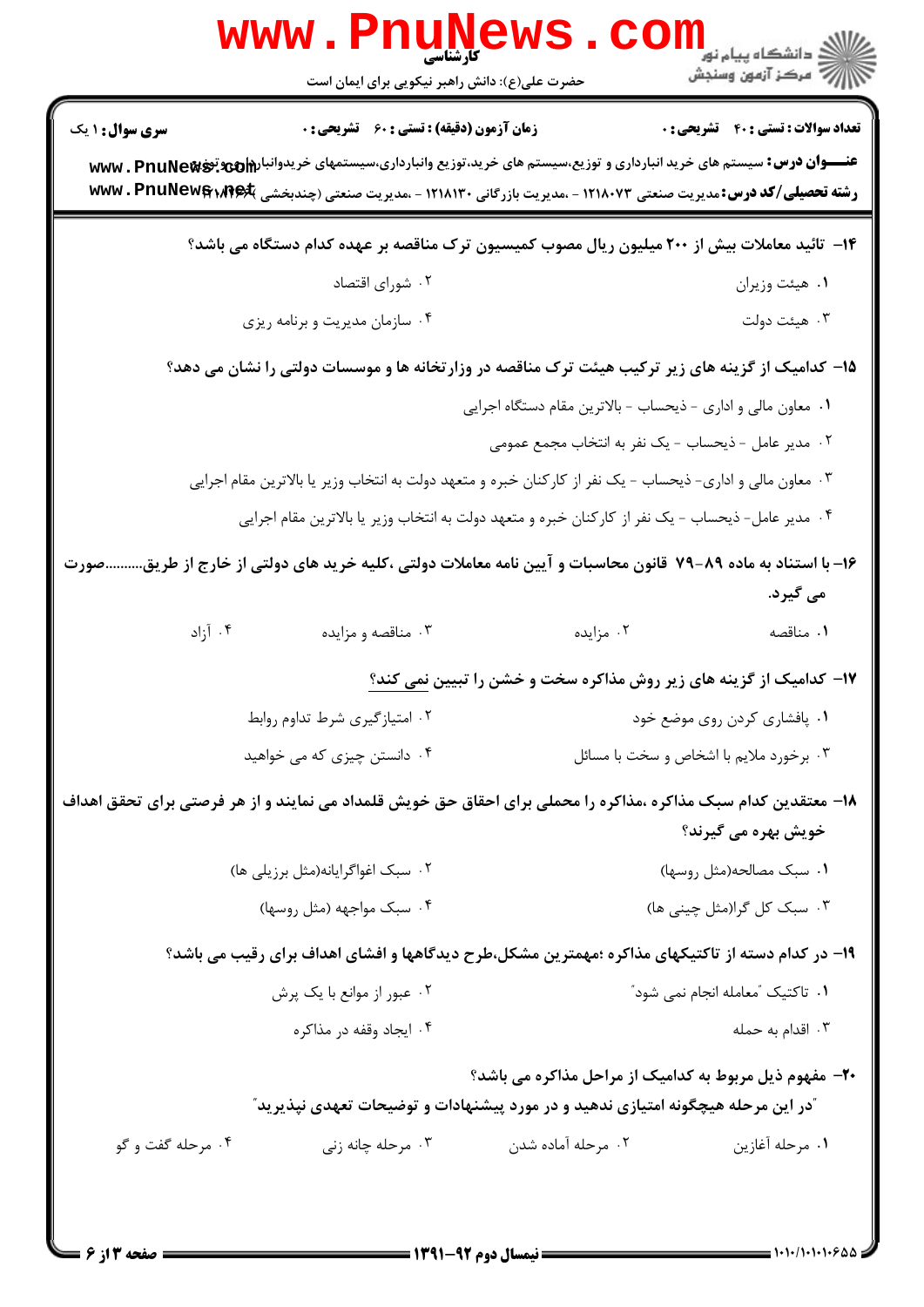|                        | www . Pn'<br>کارشناسی<br>حضرت علی(ع): دانش راهبر نیکویی برای ایمان است                                                                                                                                                     |                                                                 | <mark>ڪ دانشڪاه پيام نور −</mark><br>  <i>  &gt;</i> مرکز آزمون وسنڊش               |
|------------------------|----------------------------------------------------------------------------------------------------------------------------------------------------------------------------------------------------------------------------|-----------------------------------------------------------------|-------------------------------------------------------------------------------------|
| <b>سری سوال : ۱ یک</b> | <b>زمان آزمون (دقیقه) : تستی : 60 ٪ تشریحی : 0</b>                                                                                                                                                                         |                                                                 | <b>تعداد سوالات : تستي : 40 - تشريحي : 0</b>                                        |
|                        | <b>رشته تحصیلی/کد درس:</b> مدیریت صنعتی ۱۲۱۸۰۷۳ - ،مدیریت بازرگانی ۱۲۱۸۱۳۰ - ،مدیریت صنعتی (چندبخشی <b>www . PnuNew&amp;xÆ&amp;</b>                                                                                        |                                                                 |                                                                                     |
|                        | <b>۲۱</b> - در کدام یک از روش های مذاکره درک عقاید و استدلال طرف مقابل با استفاده از محک زدن صورت می گیرد؟                                                                                                                 |                                                                 |                                                                                     |
| ۰۴ روش محتاطانه        | ۰۳ روش سلطه جويانه                                                                                                                                                                                                         | ۰۲ روش ملايم                                                    | ٠١. روش استنتاجي                                                                    |
|                        |                                                                                                                                                                                                                            |                                                                 | ۲۲- براتی که به همراه اسناد حمل کالا ارسال شود چه نامیده می شود؟                    |
| ۰۴ برات دیداری         | ۰۳ برات ساده                                                                                                                                                                                                               | ٠٢ برات اسنادى                                                  | ۰۱ برات مدت دار                                                                     |
|                        |                                                                                                                                                                                                                            |                                                                 | <b>۲۳</b> – کدامیک از گزینه های زیر مربوط به پیگیری های قبل از حمل <u>نمی</u> باشد؟ |
|                        |                                                                                                                                                                                                                            | ۰۱ دریافت اطلاعات مربوط به حمل کالا و درخواست گزارش وضعیت حمل   |                                                                                     |
|                        |                                                                                                                                                                                                                            | ۰۲ درخواست بازرسی از یک بازرس بین المللی و ارائه گواهینامه لازم |                                                                                     |
|                        |                                                                                                                                                                                                                            |                                                                 | ۰۳ مطلع نمودن فروشنده از شماره اعتبار گشايش يافته                                   |
|                        |                                                                                                                                                                                                                            |                                                                 | ۰۴ بررسی وضعیت حمل و دریافت ترخیصیه                                                 |
|                        |                                                                                                                                                                                                                            |                                                                 | ۲۴- خسارت پرداختی در کدام نوع از بیمه ها بدون کسر فرانشیز خواهد بود؟                |
|                        | ۲. بیمه نامه دریایی ALL RISK                                                                                                                                                                                               |                                                                 | ۰۱ بینه نامه باربری WA                                                              |
|                        | ۴. بیمهFPA                                                                                                                                                                                                                 |                                                                 | ۰۳ بیمه محلی                                                                        |
|                        | ۲۵- سندی که دال بر مالکیت کالاست و توسط شرکتهای حمل و نقل صادر و امضا می شود چه نامیده می شود؟                                                                                                                             |                                                                 |                                                                                     |
| ۰۴ فاکتور              | ۰۳ گواهی مبدا                                                                                                                                                                                                              | ۰۲ بیمه نامه                                                    | ۰۱ بارنامه                                                                          |
|                        | ۲۶- تحویل در کنار کشتی در بندر موضوع بارگیری و کرایه حمل پرداخت شده تا مقصد تعیین شده بیانگر کدامیک از                                                                                                                     |                                                                 | اصطلاحات ايكنوترمز است؟                                                             |
| <b>FAS-EXW . ۴</b>     | FAS-CPT . ٣                                                                                                                                                                                                                | <b>FAS-FCA</b> . ٢                                              | <b>FCA-CPT .1</b>                                                                   |
|                        | ۲۷- کدامیک از اسناد گمرکی هم برای ترخیص معتبر بوده و هم جزء اسناد وصول به شمار می رود؟                                                                                                                                     |                                                                 |                                                                                     |
|                        | ۰۲ قبض سپرده،قبض درآمد                                                                                                                                                                                                     |                                                                 | ۰۱ قبض درآمد،پروانه گمرکی                                                           |
|                        | ۰۴ پته گمرکی،قبض در آمد                                                                                                                                                                                                    |                                                                 | ۰۳ پروانه گمرکی،پته گمرکی                                                           |
|                        | ۲۸– در اصطلاحات بانکی-گمرکی -------- به مواردی اطلاق می شود که در آن کالا از راه زمینی به کشور مقصد برسد و بهای<br>کالا در مبدا به همراه کلیه هزینه های بسته بندی و حمل و بیمه تا رسیدن به مرز کشور مقصد را در بر می گیرد. |                                                                 |                                                                                     |
| ۰۴ تسعیر               | ۰۳ اعتبار ارزی                                                                                                                                                                                                             | ۰۲ ارزبری                                                       | ۰۱ فرانکو                                                                           |
|                        |                                                                                                                                                                                                                            |                                                                 |                                                                                     |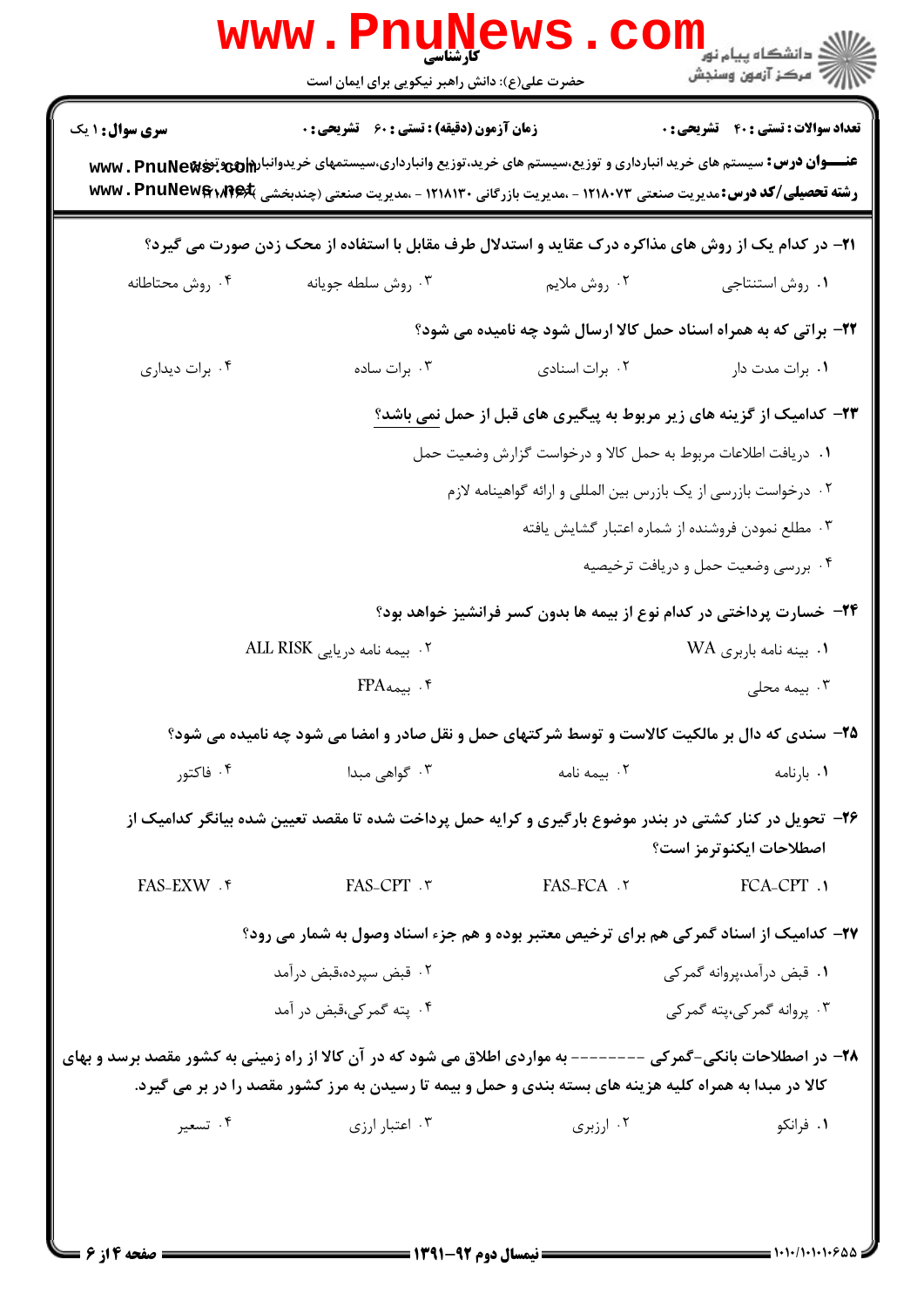|                        | w w w<br>كآرشناسي<br>حضرت علی(ع): دانش راهبر نیکویی برای ایمان است                                                                                                                                                                                      |                                                                    | ≦ دانشڪاه پيام نور<br>7- مرڪز آزمون وسنڊش                                   |
|------------------------|---------------------------------------------------------------------------------------------------------------------------------------------------------------------------------------------------------------------------------------------------------|--------------------------------------------------------------------|-----------------------------------------------------------------------------|
| <b>سری سوال : ۱ یک</b> | <b>زمان آزمون (دقیقه) : تستی : 60 ٪ تشریحی : 0</b>                                                                                                                                                                                                      |                                                                    | <b>تعداد سوالات : تستي : 40 ٪ تشريحي : 0</b>                                |
|                        | عنـــوان درس: سیستم های خرید انبارداری و توزیع،سیستم های خرید،توزیع وانبارداری،سیستمهای خریدوانبار۱۵ و www. PnuNew<br><b>رشته تحصیلی/کد درس:</b> مدیریت صنعتی ۱۲۱۸۰۷۳ - ،مدیریت بازرگانی ۱۲۱۸۱۳۰ - ،مدیریت صنعتی (چندبخشی <b>www . PnuNew&amp;\Af\$</b> |                                                                    |                                                                             |
|                        |                                                                                                                                                                                                                                                         |                                                                    | <b>۲۹</b> - دو موضوع مورد توجه بیشتر مراکز تهیه و توزیع عبارتند از:         |
|                        | ۰۲ مصرف کننده ـ کیفیت کالا                                                                                                                                                                                                                              |                                                                    | ۰۱ تولید کننده ـ منبع عرضه                                                  |
|                        | ۰۴ فروشنده ـ قیمت کالا                                                                                                                                                                                                                                  |                                                                    | ۰۳ تولید کننده ـ کیفیت کالا                                                 |
|                        |                                                                                                                                                                                                                                                         |                                                                    | ۳۰– کدامیک از انبارهاکالاها را فقط در برابر باران و آفتاب محافظت می نماید؟  |
| ۰۴ انبارآزاد           | ۰۳ انبار پوشیده                                                                                                                                                                                                                                         | ۰۲ بارانداز                                                        | ٠١ انبار هانگارد                                                            |
|                        |                                                                                                                                                                                                                                                         |                                                                    | <b>۳۱</b> - کدامیک از گزینه های زیر از وظایف مدیر انبار نمی باشد؟           |
|                        |                                                                                                                                                                                                                                                         |                                                                    | ۰۱ تعیین کالاهایی که باید در انبار نگهداری شود.                             |
|                        |                                                                                                                                                                                                                                                         |                                                                    | ۰۲ مراقبت در نواقص پرسنلی و تجهیزاتی و امکاناتی                             |
|                        |                                                                                                                                                                                                                                                         |                                                                    | ۰۳ مراقبت در بسته بندی،حمل و توزین و شمارش کالاها                           |
|                        | ۰۴ صدور برگ درخواست خرید کالا به تدارکات داخلی یا سفارشات خارجی در صورت عدم وجود موجودی                                                                                                                                                                 |                                                                    |                                                                             |
|                        |                                                                                                                                                                                                                                                         |                                                                    | 33- استفاده از حروف اول نام کالاها نشانگر کدام روش کد گذاری کالاها می باشد؟ |
| Mesc روش Mesc          | ۰۳ روش نیمونیک                                                                                                                                                                                                                                          | ۰۲ روش مخفی                                                        | ۰۱ روش کدینگ ویژه                                                           |
|                        | ۳۳- معایب کدامیک از روشهای انبار کردن در این است که دسترسی به اجناس به حافظه ی قوی انباردار و صرف وقت زیادتری                                                                                                                                           |                                                                    | نیازمند است؟                                                                |
|                        |                                                                                                                                                                                                                                                         | ۰۱ انبار کردن به ترتیب ورود با در اختیار داشتن شماره قفسه          |                                                                             |
|                        |                                                                                                                                                                                                                                                         |                                                                    | ۰۲ انبار کردن به ترتیب ورود کالا به انبار                                   |
|                        |                                                                                                                                                                                                                                                         | ۰۳ انبار کردن به ترتیب شماره یا حروف با در نظر گرفتن حداقل موجودی  |                                                                             |
|                        |                                                                                                                                                                                                                                                         | ۰۴ انبار کردن به ترتیب شماره یا حروف با در نظر گرفتن حداکثر موجودی |                                                                             |
|                        | ۳۴- یکی از طرق روش FIFOکه در آن اجناس از یک طرف چیده و از  طرف دیگر برداشت و به مصرف می رسد چه نامیده می                                                                                                                                                |                                                                    | شود؟                                                                        |
| ۰۴ روش دوکارتی         | ۰۳ روش مساحت دوبل                                                                                                                                                                                                                                       | ۰۲ روش متحرک                                                       | ۰۱ روش قوه ثقل                                                              |
|                        | ۳۵– استفاده از کدام روش ارزیابی دائمی موجودی ها در چند دوره متوالی،موجب ارزیابی کمتر از حد واقعی موجودی ها در                                                                                                                                           |                                                                    | ترازنامه خواهد شد؟                                                          |
|                        | ۰۲ <sub>روش</sub> FIFO                                                                                                                                                                                                                                  |                                                                    | ۱. <sub>روش LIFO</sub>                                                      |
|                        | ۰۴ روش شناسایی ویژه                                                                                                                                                                                                                                     |                                                                    | ۰۳ روش میانگین متحرک                                                        |